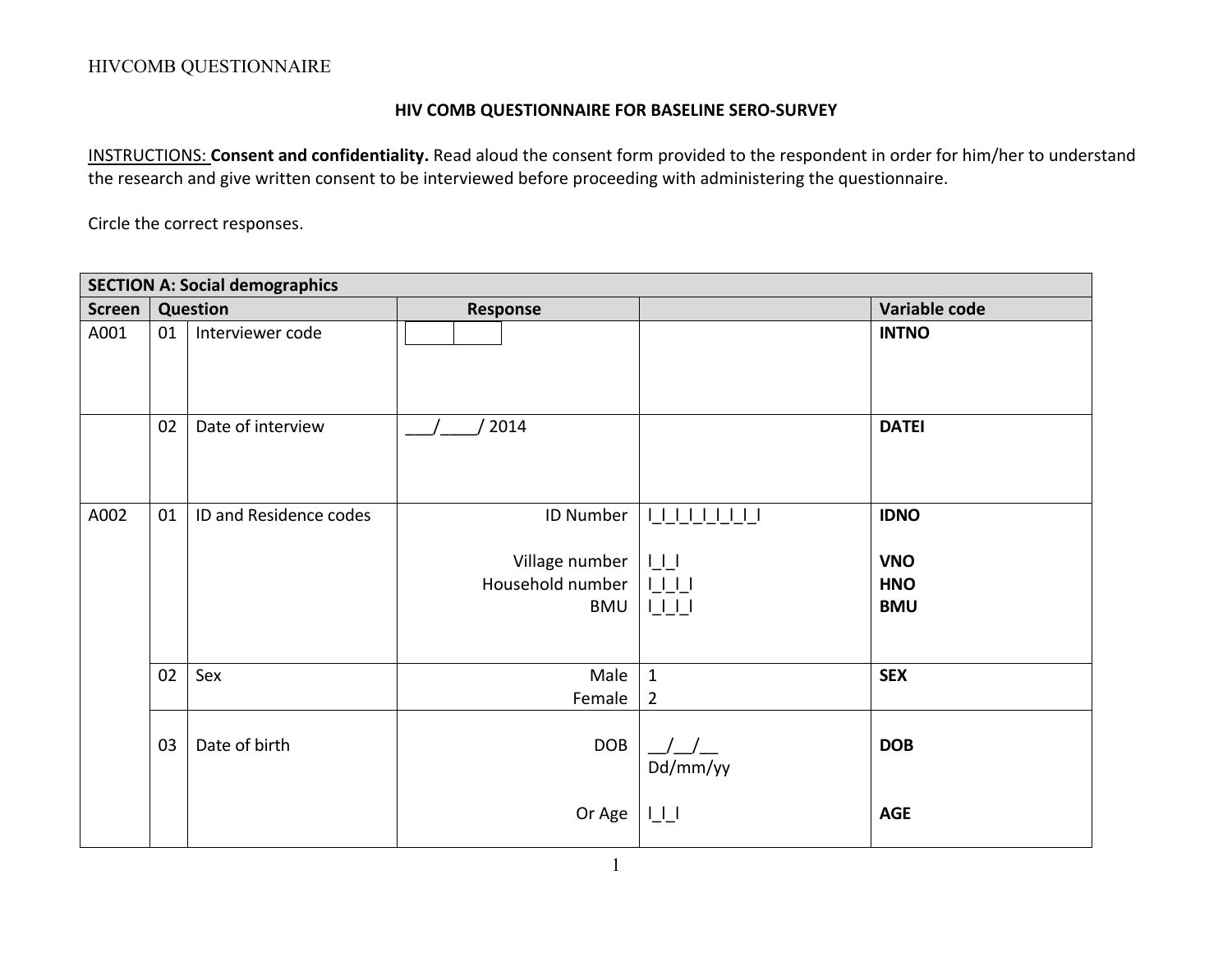| <b>Screen</b> |                | Question                                       | <b>Response</b>                 |       | <b>CODE</b> |
|---------------|----------------|------------------------------------------------|---------------------------------|-------|-------------|
| A003          |                | <b>Wagendako mu ssomero?</b>                   |                                 | Yes 1 | <b>STUD</b> |
|               |                | Have you ever attended school?                 | No                              |       |             |
|               |                | If A003=2, $\rightarrow$ (Go to question A004) |                                 |       |             |
|               |                | Mukisera kino osoma?                           | Yes 1                           |       | <b>SCHL</b> |
|               |                | Are you currently attending                    | No <sub>2</sub>                 |       |             |
|               |                | school/institution? (Circle code)              |                                 |       |             |
|               |                | If A003=2, -> (Go to question A0004)           |                                 |       |             |
|               | $\overline{3}$ | Oli kudaala kki mukusoma kwo?                  | Pre-primary school              |       | <b>EDUC</b> |
|               |                |                                                | Primary school                  |       |             |
|               |                | At what level of education are you             | Secondary school                |       |             |
|               |                | OR what is your highest level of               | Higher education (e.g. college, | 4     |             |
|               |                | education?                                     | university)                     |       |             |
|               |                |                                                | Vocational college              |       |             |
|               |                |                                                | Other                           | 77    |             |
|               |                |                                                |                                 |       | EDUC77      |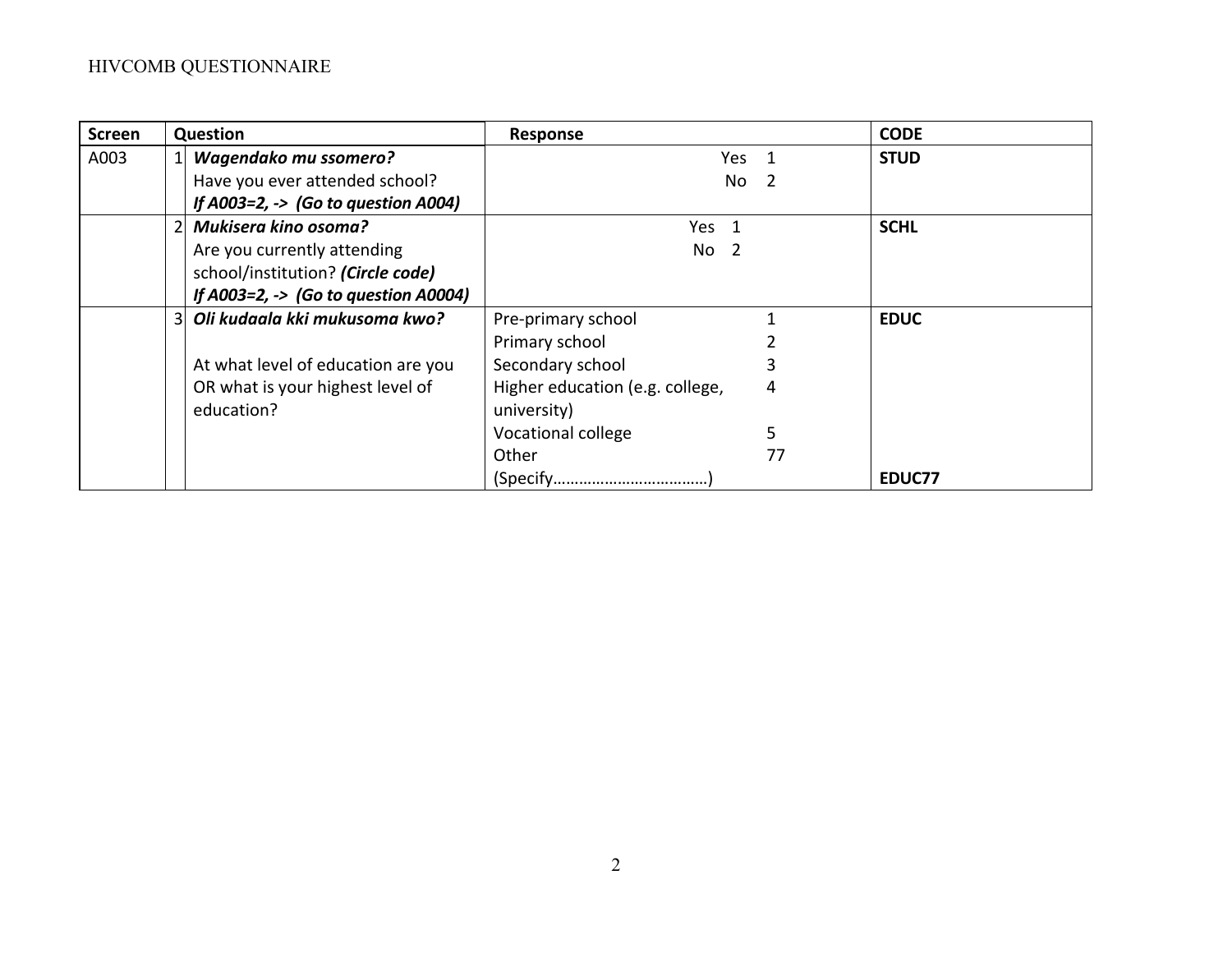| A004 | Okola mulimu ki okusobola          | Fisherman                   | $\mathbf{1}$   | OCCUP1         |
|------|------------------------------------|-----------------------------|----------------|----------------|
|      | okwebezaawo/okufuna ensimbi?       | Fishmonger                  | $\overline{2}$ | <b>OCCUP2</b>  |
|      | What is your source of livelihood? | Market vendor 3             |                | <b>OCCUP3</b>  |
|      |                                    | Shopkeeper                  | $\overline{4}$ | OCCUP4         |
|      |                                    | Bar attendant 5             |                | <b>OCCUP5</b>  |
|      | (Circle all that apply)            | Farmer 6                    |                | OCCUP6         |
|      |                                    | Housewife                   | 7              | <b>OCCUP7</b>  |
|      |                                    | Student 8                   |                | <b>OCCUP8</b>  |
|      |                                    | Restaurant /hotel attendant | 9              | <b>OCCUP9</b>  |
|      |                                    | Saloon attendant            | 10             | OCCUP10        |
|      |                                    | Mechanic                    | 11             | OCCUP11        |
|      |                                    | Boat owner                  | 12             | OCCUP12        |
|      |                                    | Fish Processing             | 13             | OCCUP13        |
|      |                                    | Boat crew                   | 14             | OCCUP14        |
|      |                                    | Other                       | - 77           | OCCUP77        |
|      |                                    | specify                     |                | <b>OCCUPSP</b> |
|      |                                    |                             |                |                |
|      |                                    |                             |                |                |
|      |                                    |                             |                |                |
|      |                                    |                             |                |                |
|      |                                    |                             |                |                |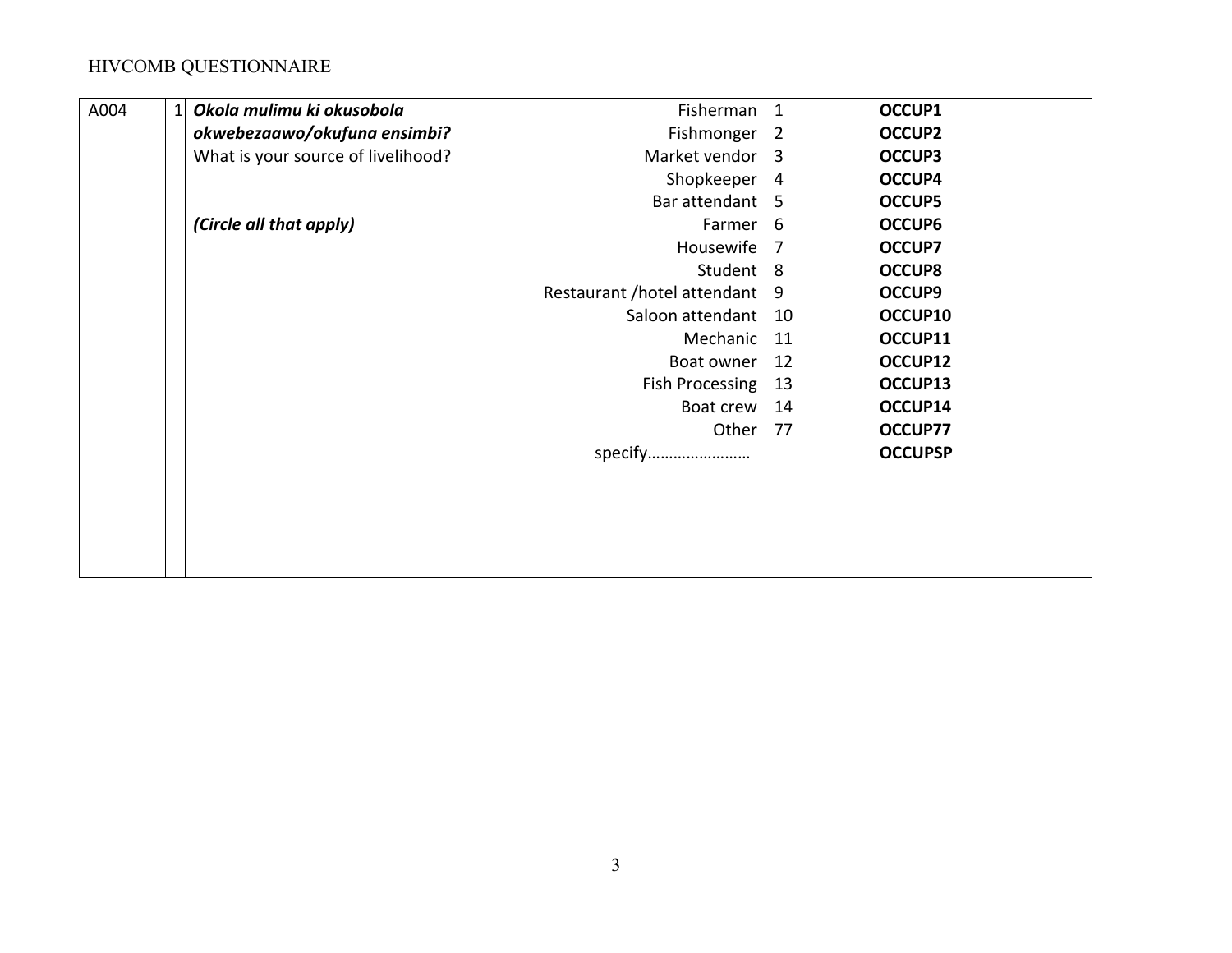| <b>SECTION B: MOBILITY</b> |                |                                                         |                                           |                |                 |
|----------------------------|----------------|---------------------------------------------------------|-------------------------------------------|----------------|-----------------|
|                            |                | Omaze bbanga ki ng'obeera mu                            |                                           |                |                 |
| B001                       | $\mathbf{1}$   | kitundu kino?                                           | Less than 1 month                         | $\mathbf 1$    |                 |
|                            |                | How long have you been living in                        | 1-3 months                                | $\overline{2}$ | <b>LIVDCOM</b>  |
|                            |                | this community?                                         | 4-6 months                                | 3              |                 |
|                            |                | (Circle code)                                           | Over 6 months to 1 year 4                 |                |                 |
|                            |                |                                                         | More than 1 year                          | 5              |                 |
|                            |                | IF 1 year or longer, ask next<br>question               |                                           |                |                 |
|                            |                | IF less than 1 year -> Go to B001,<br><b>Question 3</b> |                                           |                |                 |
|                            | $\overline{2}$ | Lwaki obeera mu kitundu kino kye                        | Marriage                                  | $\mathbf{1}$   | OINCOM3         |
|                            |                | nnyini, n'otabeera walala mu                            | Family                                    | 2              |                 |
|                            |                | gwanga lino?                                            | <b>Income Opportunities</b>               | 3              |                 |
|                            |                | Why are you living here in this                         | Specify:                                  |                | <b>OINCOMSP</b> |
|                            |                | particular                                              | Rejected Elsewhere,                       | 4              |                 |
|                            |                | Community and not anywhere else                         | <b>Born Here</b>                          | 5              |                 |
|                            |                | in this country?                                        | Other                                     | 77             |                 |
|                            |                | (Circle code)                                           | (Specify)                                 |                | OINCOM77        |
|                            |                | If born here Go to B001, Question 6                     |                                           |                |                 |
|                            | 3              | Wali obeera wa nga tonnajja mu                          | $\mathbf{1}$<br>Island                    |                |                 |
|                            |                | kitundu kino?                                           | Separate village nearby<br>$\overline{2}$ |                | <b>WLSTR</b>    |
|                            |                | Where was your last residence                           | Entebbe<br>3                              |                |                 |
|                            |                | before living in this community                         | Kampala<br>4                              |                |                 |
|                            |                | (Circle code)                                           | Masaka town<br>5                          |                |                 |
|                            |                |                                                         | Lukaya<br>6                               |                |                 |
|                            |                |                                                         | Other(specify77                           |                | WLSTR77         |
|                            |                |                                                         |                                           |                |                 |
|                            |                |                                                         |                                           |                |                 |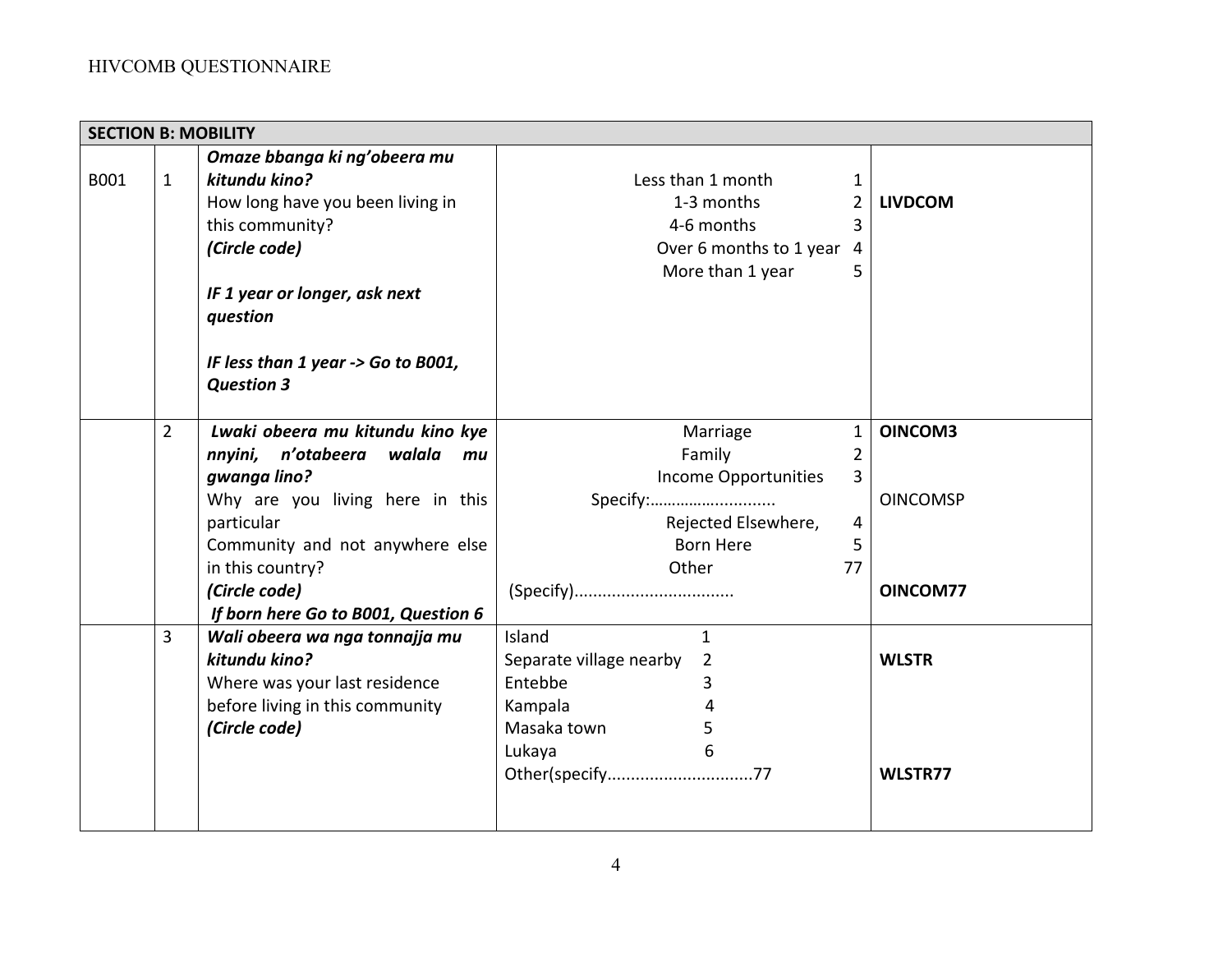| 4 | Eyo gye wali obeera, wamalayo<br>bbanga ki?<br>How long were you living there (last  <br>residence)?                                                                                                                                               | Less 1 month<br>1<br>1-3 months<br>2<br>4-6 months<br>3<br>Over 6 months to 1 year 4<br>More than 1 year<br>5<br>Don't remember<br>88 | [LRMN]                        |
|---|----------------------------------------------------------------------------------------------------------------------------------------------------------------------------------------------------------------------------------------------------|---------------------------------------------------------------------------------------------------------------------------------------|-------------------------------|
| 5 | lwaki wajja okubeera mukitundu<br>kino?<br>Why did you move to this present<br>community?<br>(Circle code)                                                                                                                                         | $\mathbf{1}$<br>Marriage<br>Family<br>2<br>3<br>Income opportunities<br>Rejected elsewhere<br>4<br>77                                 | <b>WPLOC</b><br><b>INSPFY</b> |
| 6 | Mu bbanga er'yemyezi ekkumi<br>nebiri egiyise wali ovuddewo ko<br>wano okumala ebbanga erisukka<br>mu mwezi ogumu?<br>In the last 12 months, have you<br>been away from your home<br>community for more than one<br>month at a time? (Circle code) | Yes 1<br>No <sub>2</sub>                                                                                                              | <b>AWAY</b>                   |

|        | <b>SECTION C: MARITAL STATUS FEMALES ONLY</b> |          |             |
|--------|-----------------------------------------------|----------|-------------|
| Screen | Question                                      | Response | <b>CODE</b> |
|        |                                               |          |             |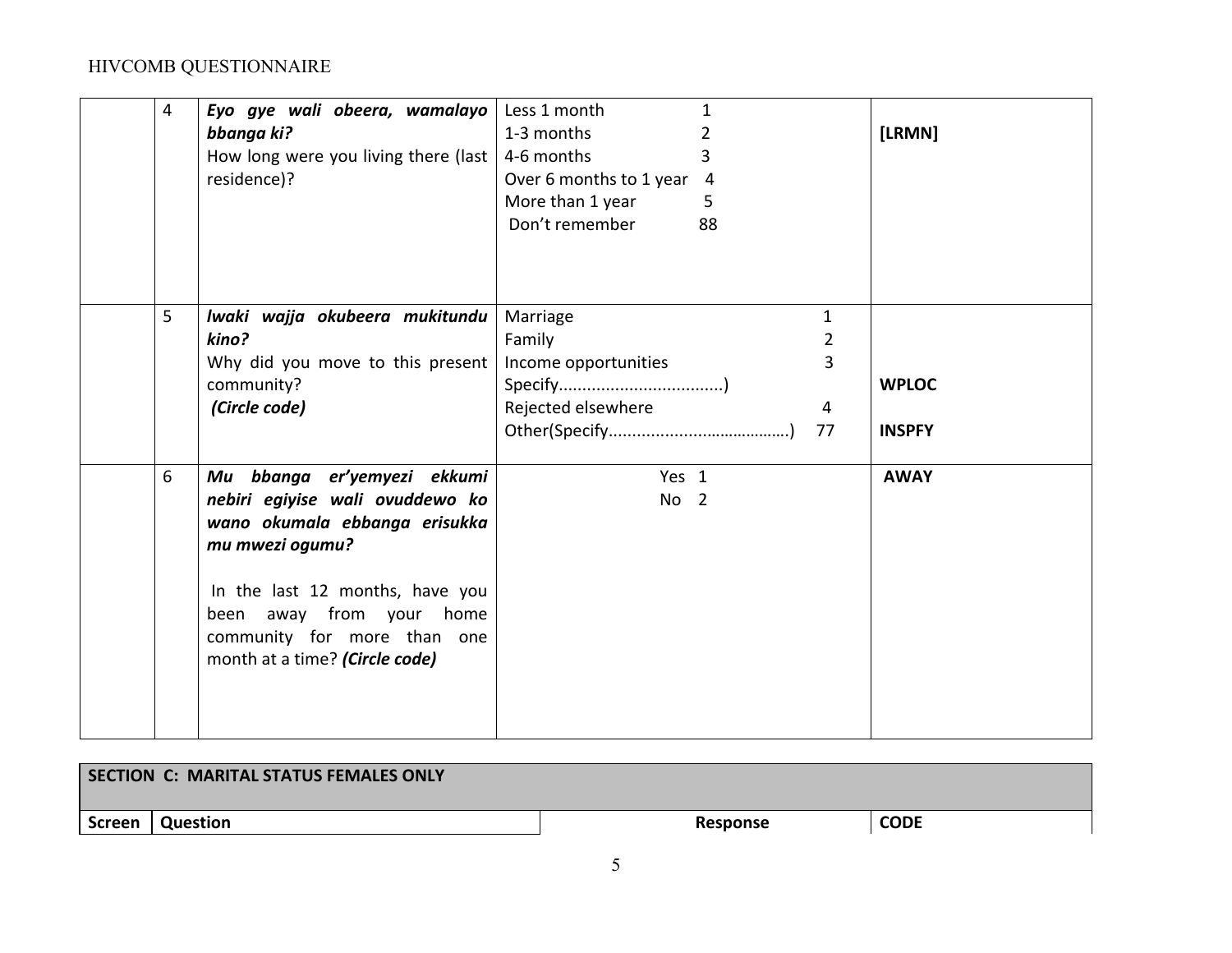| C001 | $\mathbf{1}$   | Wali ofumbiddwaako/ wali obaddeko           | Yes                     |     | <b>EVM</b>   |
|------|----------------|---------------------------------------------|-------------------------|-----|--------------|
|      |                | n'omuntu gw'otwala nga mwami wo?            | <b>No</b>               | - 2 |              |
|      |                | Have you ever been married, that is, have   |                         |     |              |
|      |                | you ever had someone you consider as your   |                         |     |              |
|      |                | husband?                                    |                         |     |              |
|      |                | If No (Go to section E)                     |                         |     |              |
|      | $\overline{2}$ | Walina emyaka emeka lwe wasookera           | (list individual years) |     | <b>AGEMG</b> |
|      |                | ddala okufumbirwa? Menya emyaka.            | Don't know              | -88 |              |
|      |                | How old were you when you first got         | Refused to answer       | 98  |              |
|      |                | married? State age (in years)               |                         |     |              |
|      | 3              | Embeera yo eyobufumbo eri etya?             | Married/Cohabiting      | 1   | MRST1        |
|      |                | What is your current marital status?        | Widow                   | 2   |              |
|      |                | If 1 (Ask Question 4)                       | Separated/divorced      | 3   |              |
|      |                | If 2, 3 or Other go to Question 5)          | Other Specify           | -77 | MRST77       |
|      |                |                                             |                         |     |              |
|      | 4              | Olina omuntu omulala gw'otwala nga          | Yes.                    | 1   | <b>CMP</b>   |
|      |                | muganzi wo?                                 | No.                     | 2   |              |
|      |                | Do you have a current regular partner other |                         |     |              |
|      |                | than your spouse?                           | Refused to answer       | 98  |              |
|      | 5              | Olina omuntu gw'otwala nga muganzi wo?      | Yes                     | 1   | <b>CRPO</b>  |
|      |                | Do you have a current regular partner?      | No.                     | 2   |              |
|      |                |                                             | Refused to answer       | 98  |              |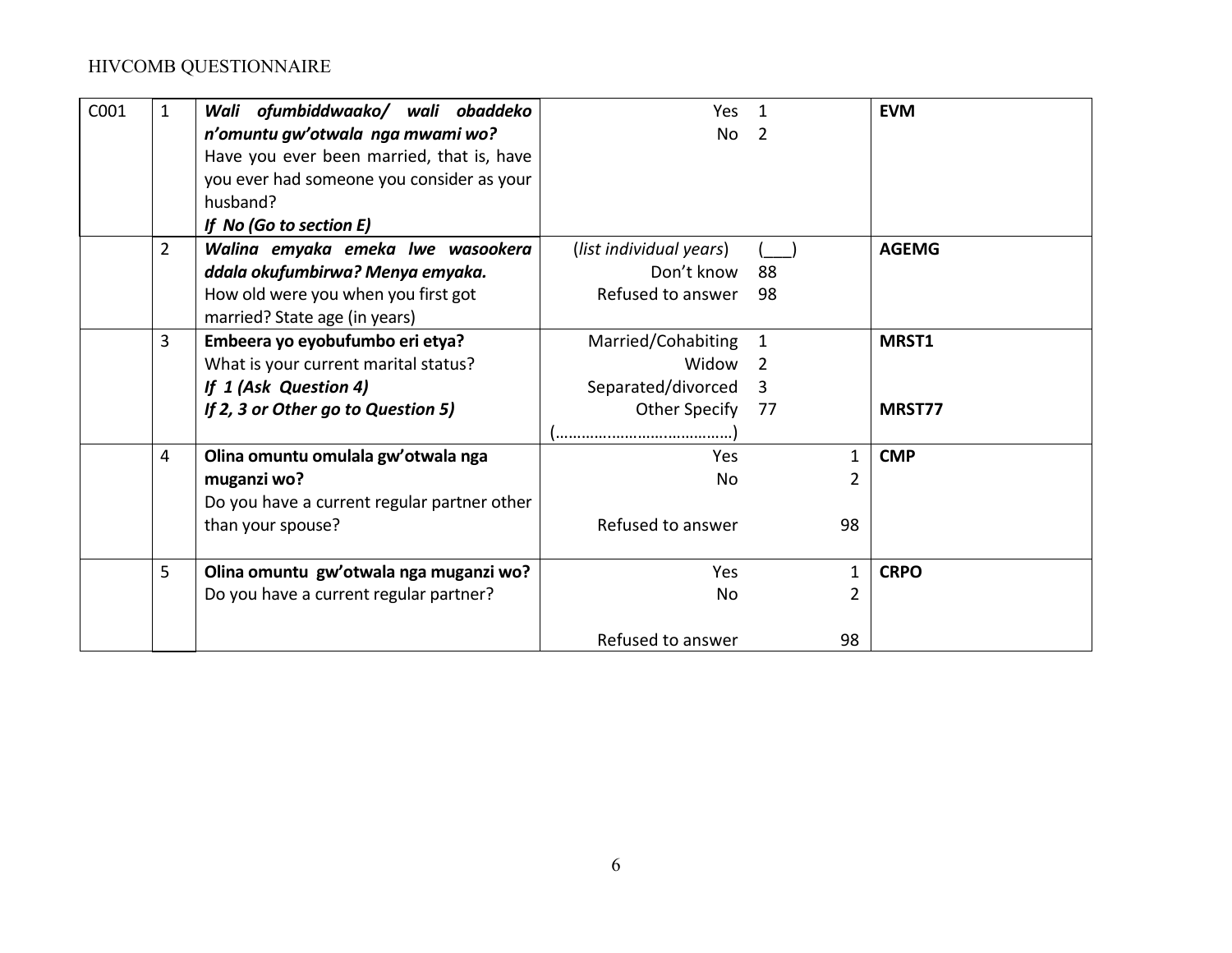|               |                | <b>SECTION D: MARITAL STATUS MALES ONLY</b> |                         |               |                |
|---------------|----------------|---------------------------------------------|-------------------------|---------------|----------------|
| <b>Screen</b> |                | <b>Question</b>                             | Response                |               | <b>CODE</b>    |
| D001          | $\mathbf{1}$   | Wali owasizako oba wali obaddeko            | Yes <sub>1</sub>        |               | <b>EVMD</b>    |
|               |                | n'omuntu gw'otwala nga omukyala wo?         | No <sub>2</sub>         |               |                |
|               |                | Have you ever been married, that is, have   |                         |               |                |
|               |                | you ever had someone you consider as your   |                         |               |                |
|               |                | wife?                                       |                         |               |                |
|               |                | If 2 (Go to EOO1)                           |                         |               |                |
|               | $\overline{2}$ | Walina emyaka emeka lwe wasookera           | (list individual years) |               | <b>AGEMGMD</b> |
|               |                | ddala okuwasa? Menya emyaka.                | Don't know              | 88            |                |
|               |                | How old were you when you first got         |                         |               |                |
|               |                | married? State age (in years)               |                         |               | <b>AGEMGMD</b> |
|               | $\overline{3}$ | Embeera yo eyobufumbo eri etya?             | Married                 | $\mathbf{1}$  | <b>MRSTD1</b>  |
|               |                | What is your current marital status?        | Widower                 | 2             |                |
|               |                | If 1 (Ask Question 4)                       | Separated/divorced 3    |               |                |
|               |                | If 2, 3 or Other go to Question 5)          | Other                   | 77            |                |
|               |                |                                             | specify()               |               | MRSTD77        |
|               | 4              | Ng'ogyeeko mukyala wo, olina omuntu         | Yes                     | $\mathbf{1}$  | <b>CMPD</b>    |
|               |                | omulala gw'otwala nga muganzi wo?           | <b>No</b>               | $\mathcal{P}$ |                |
|               |                | Do you have a current regular partner       |                         |               |                |
|               |                | other than your spouse?                     | Refused to answer       | 98            |                |
|               |                |                                             |                         |               |                |
|               | 5              | Olina omuntu gw'otwala nga muganzi          | Yes                     | $\mathbf{1}$  | <b>CMPDO</b>   |
|               |                | wo?                                         | <b>No</b>               | 2             |                |
|               |                | Do you have a current regular partner?      | Refused to answer       | 98            |                |
|               |                |                                             |                         |               |                |
|               |                |                                             |                         |               |                |
|               |                |                                             |                         |               |                |
|               |                |                                             |                         |               |                |
|               |                |                                             |                         |               |                |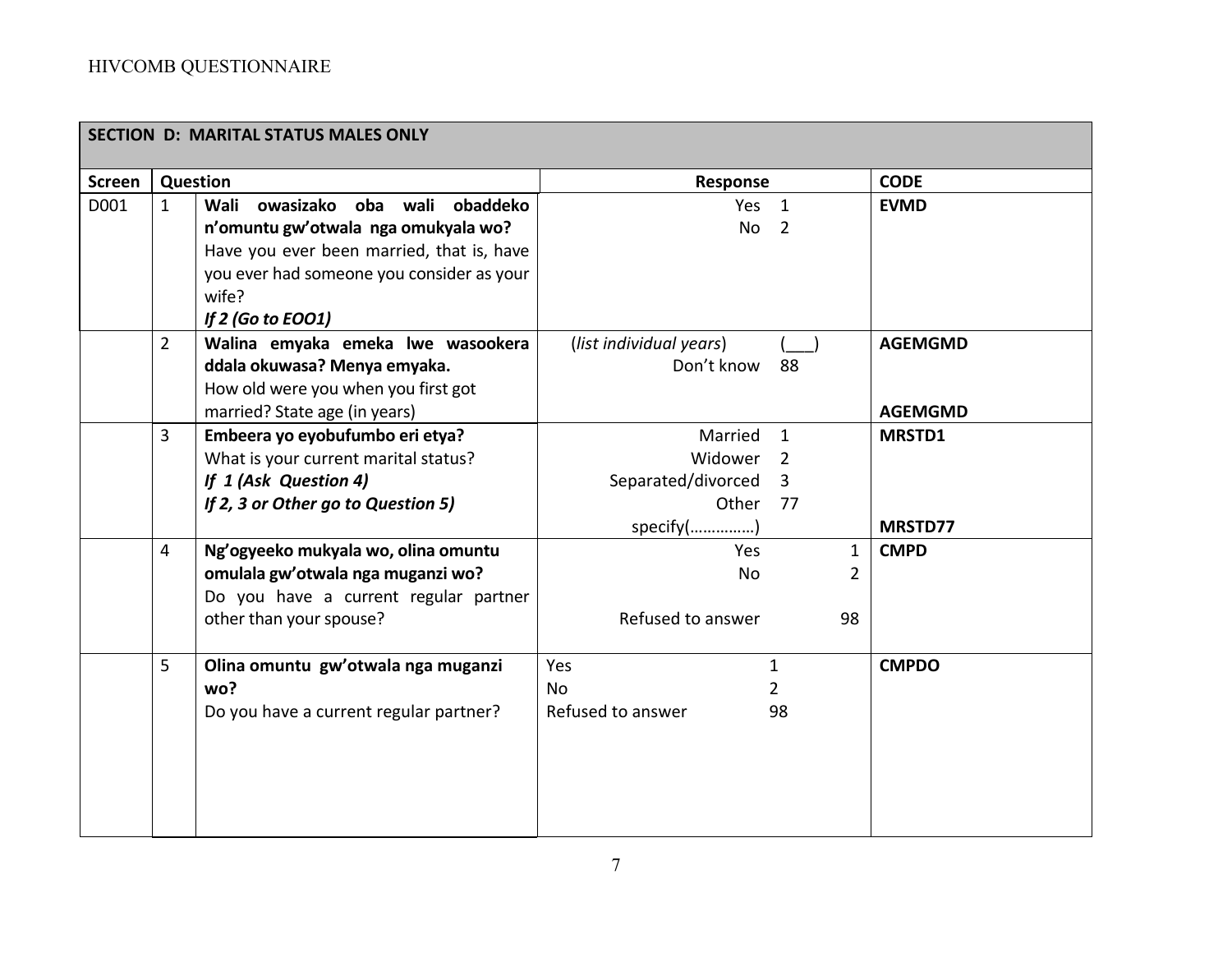|               | <b>SECTION E: CURRENT MAIN PARTNER</b> |                                              |                   |     |    |               |  |
|---------------|----------------------------------------|----------------------------------------------|-------------------|-----|----|---------------|--|
| <b>Screen</b> |                                        | <b>Question</b>                              | Response          |     |    | Variable code |  |
| E002          | $\mathbf{1}$                           | Omuntu gw'otwala ng'omwami/mukyala           | Yes               |     |    | <b>CPD</b>    |  |
|               |                                        | kw'oyo<br>womwawufu<br>gwewasembayo          | No                | - 2 |    |               |  |
|               |                                        | bikolwa<br>okutabagana<br>naye<br>mu         |                   |     |    |               |  |
|               |                                        | eby'ekyaama?                                 | Refused to answer |     | 98 |               |  |
|               |                                        | Is your current main partner (i.e. spouse or |                   |     |    |               |  |
|               |                                        | most regular) someone different from the     |                   |     |    |               |  |
|               |                                        | person with whom you last had sex?           |                   |     |    |               |  |
|               | $\overline{2}$                         | Okutwalira awamu, wakegatta n'abantu         | Total number      |     |    | <b>SPEVER</b> |  |
|               |                                        | bameka mu bikolwa eby'ekyama mu              |                   |     |    |               |  |
|               |                                        | bulamu bwo bwonna?                           | Don't remember    | 88  |    |               |  |
|               |                                        | In total, how many people have you had       | Refused to answer | 98  |    |               |  |
|               |                                        | sex with in your lifetime?                   |                   |     |    |               |  |
|               |                                        |                                              |                   |     |    |               |  |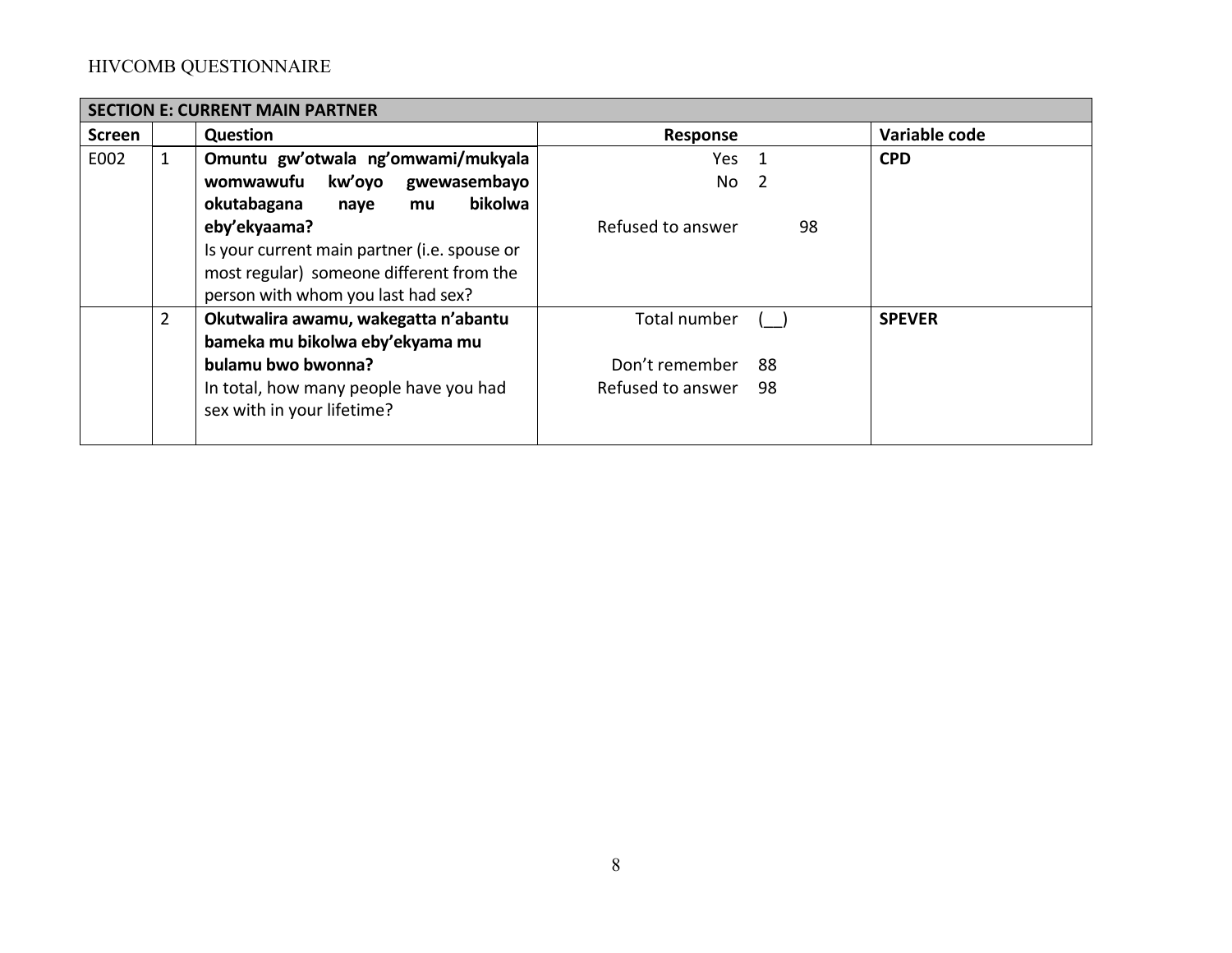|      | Sex partners in last 12 months                                                               |                                               |                    |                |              |                |  |  |  |
|------|----------------------------------------------------------------------------------------------|-----------------------------------------------|--------------------|----------------|--------------|----------------|--|--|--|
|      | Ngenda kukubuuza ebibuuzo ebikwata ku nsonga z'omukwano mu bbanga eryo'mwaka gumu oguyise.   |                                               |                    |                |              |                |  |  |  |
|      | I am now going to ask you about the sexual relationships you have had in the past 12 months. |                                               |                    |                |              |                |  |  |  |
| E003 | $\mathbf{1}$                                                                                 | Wakatabagana n'abantu bameka mu               | <b>None</b>        |                | 99           | <b>SPYR</b>    |  |  |  |
|      |                                                                                              | bikolwa eby'ekyama mu bbanga ery'emyezi       | Less than 5        |                | $\mathbf{1}$ |                |  |  |  |
|      |                                                                                              | 12 egiyise? muno tutwaliddemu mukyala wo      | $6 - 9$            |                | 2            |                |  |  |  |
|      |                                                                                              | oba mwami wo, muganzi wo, n'abo               | 10 to 19           |                | 3            |                |  |  |  |
|      |                                                                                              | ab'ekiseera obuseera, okugeza                 | 20 and over        |                | 4            |                |  |  |  |
|      |                                                                                              | nga kumbaga, nyimbe, disco oba ku             |                    |                |              |                |  |  |  |
|      |                                                                                              | kinyumu kyonna.                               | Don't remember     |                | 88           |                |  |  |  |
|      |                                                                                              | How many people have you had sex with in      | Refused to answer  |                | 98           |                |  |  |  |
|      |                                                                                              | the last 12 months? This includes all sexual  |                    |                |              |                |  |  |  |
|      |                                                                                              | partners, whether your current main partner,  |                    |                |              |                |  |  |  |
|      |                                                                                              | regular girlfriend or casual partners. Casual |                    |                |              |                |  |  |  |
|      |                                                                                              | partners are such persons you had sex with    |                    |                |              |                |  |  |  |
|      |                                                                                              | only once or twice for example at a party,    |                    |                |              |                |  |  |  |
|      |                                                                                              | disco or other social gathering.              |                    |                |              |                |  |  |  |
|      |                                                                                              | If None OR 99,88-> E003 (Go to question 3)    |                    |                |              |                |  |  |  |
|      | $\overline{2}$                                                                               | Ate mumyezi esatu egiyise?                    | Number of partners |                |              | <b>SPYRMTH</b> |  |  |  |
|      |                                                                                              | What about in the last 3 months?              | Don't remember     |                | 88           |                |  |  |  |
|      |                                                                                              |                                               | None               |                | 99           |                |  |  |  |
|      |                                                                                              |                                               | Refused            |                | 98           |                |  |  |  |
|      | $\overline{3}$                                                                               | Wali wegasseeko n'omuntu ow'ekiseera          | Yes                | $\mathbf{1}$   |              | <b>WCSYR</b>   |  |  |  |
|      |                                                                                              | obuseera mu myezi esatu (3) egiyise?          | <b>No</b>          | $\overline{2}$ |              |                |  |  |  |
|      |                                                                                              | Have you had sex with a casual partner in the | Don't remember     | 88             |              |                |  |  |  |
|      |                                                                                              | last 3 months?                                | Refused to answer  | 98             |              |                |  |  |  |
|      |                                                                                              | If 2, $\rightarrow$ E003 (Go to question 7)   |                    |                |              |                |  |  |  |
|      | 4                                                                                            | Mwakozesa akapira kakalimpitawa?              | Yes                | 1              |              | <b>CDMUSE</b>  |  |  |  |
|      |                                                                                              | If yes, did you use a condom?                 | N <sub>o</sub>     | 2              |              |                |  |  |  |
|      |                                                                                              |                                               | Don't remember     | 88             |              |                |  |  |  |
|      |                                                                                              |                                               | Refused to answer  | 98             |              |                |  |  |  |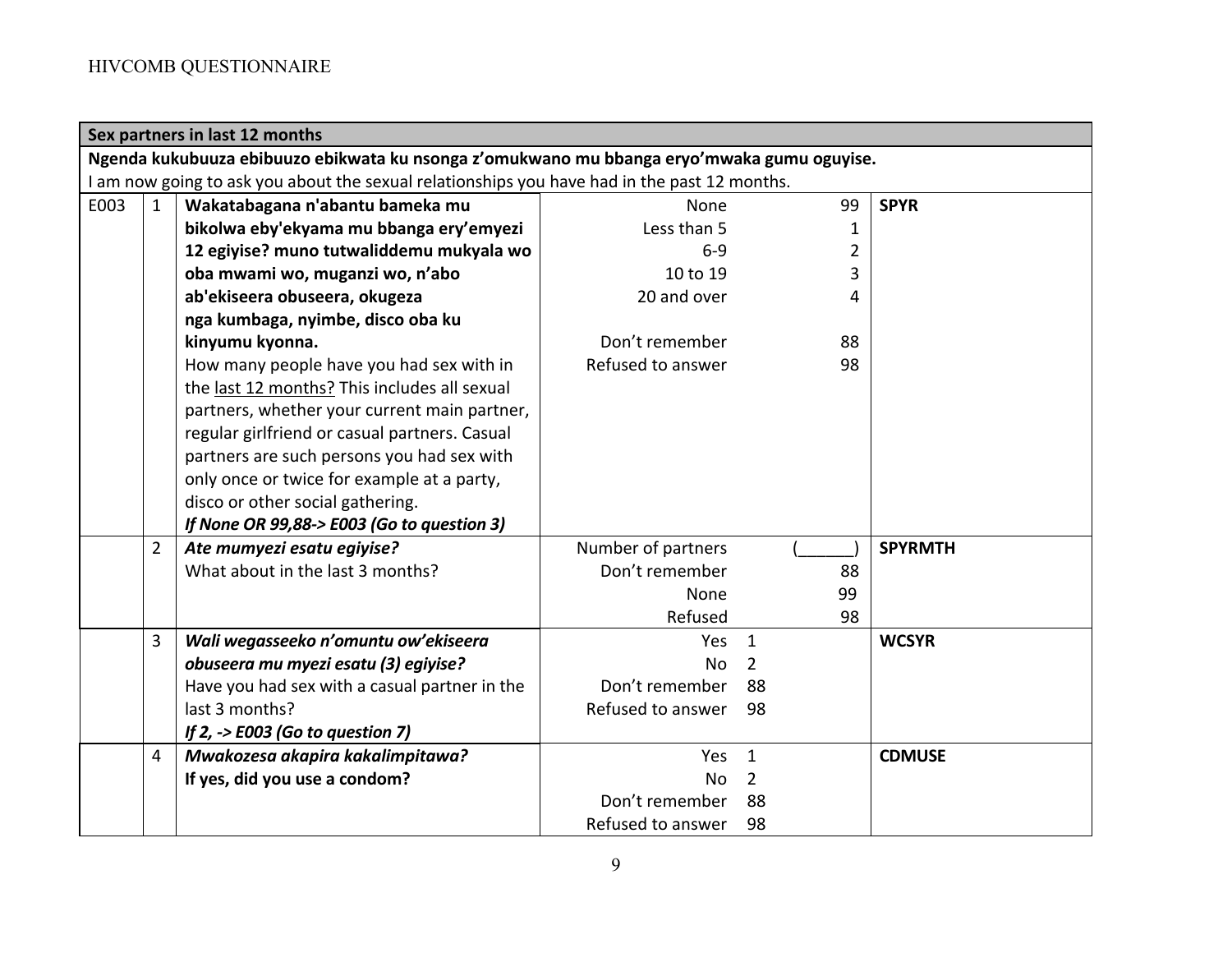| 5<br>Ku mulundi ogwasembayo, wakozesa oba<br>muno yakozesa akapiira?<br>The last time you had sex, did you or your<br>partner use a condom?<br>If NO, go to E003 (question 7)                                                                                     | Yes<br>$\mathbf{1}$<br><b>No</b><br>2<br>Refused to answer<br>98<br>Don't remember<br>88                                                                                                                     | LCON <sub>2</sub>                                                                                                                                                                                                                                                                              |
|-------------------------------------------------------------------------------------------------------------------------------------------------------------------------------------------------------------------------------------------------------------------|--------------------------------------------------------------------------------------------------------------------------------------------------------------------------------------------------------------|------------------------------------------------------------------------------------------------------------------------------------------------------------------------------------------------------------------------------------------------------------------------------------------------|
| Nkusaba ombuulire ensonga lwaki gwe oba<br>6<br>muganzi wo yakozesa akapiira?<br>Please tell me the main reasons why you<br>/your partner used a condom<br>(Circle all that apply)                                                                                | No reason<br>Uncertain about partner<br>To avoid pregnancy 3<br>To avoid STIs<br>To avoid HIV/AIDS<br>Other<br>Specify<br>Don't know                                                                         | <b>RUSE1</b><br>$\mathbf{1}$<br><b>RUSE2</b><br>2<br><b>RUSE3</b><br><b>RUSE4</b><br>4<br>5<br><b>RUSE5</b><br><b>RUSE77</b><br>77<br><b>RUSESP</b><br><b>RUSE88</b><br>88                                                                                                                     |
| $\overline{7}$<br>Olowooza nsonga ki ezaleetera muganzi<br>wo/ggwe obutakozesa kapiira?<br>What do you think were the main reasons for<br>you/your partner not using one?<br>(Interviewer to read the responses to the<br>participant)<br>(Circle all that apply) | No need<br>Did not have one<br>Was raped<br>Do not like them<br>Did not know about them<br>Could not afford them<br>Partner refused to use condom<br>Religion<br>Culture<br>No reason<br>Other<br>Don't know | NTUSE1<br>$\mathbf{1}$<br><b>NTUSE2</b><br>$\overline{2}$<br><b>NTUSE3</b><br>3<br><b>NTUSE4</b><br>4<br><b>NTUSE5</b><br>5<br>6<br><b>NTUSE6</b><br>$\overline{7}$<br>NTUSE7<br><b>NTUSE8</b><br>8<br>9<br><b>NTUSE9</b><br>99<br>NTUSE99<br>NTUSE77<br>77<br><b>NTUSESP</b><br>88<br>NTUSE88 |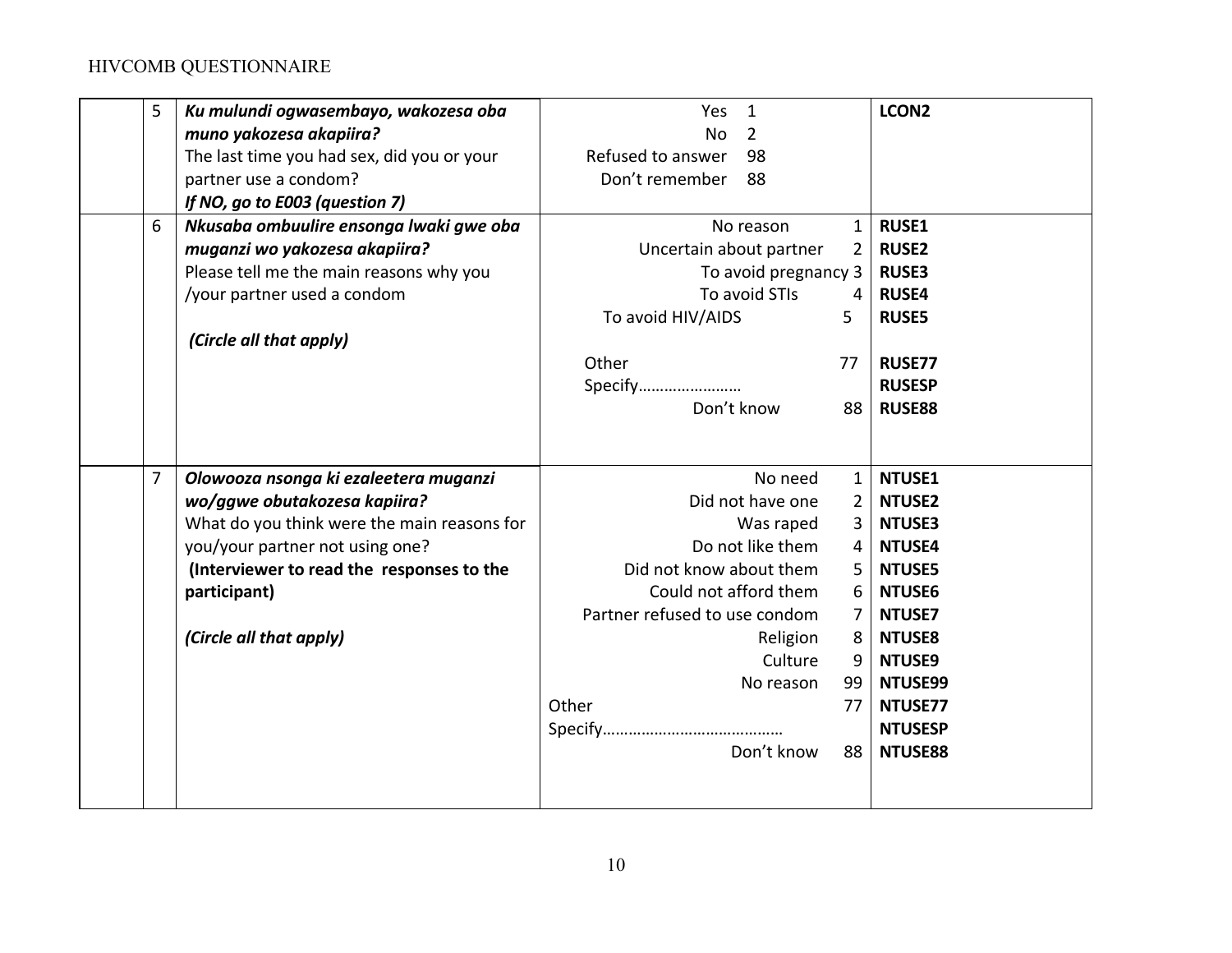| 8 | Could you please tell me where one can get                      | Retail shop                | $\mathbf{1}$ | <b>SHOP</b>  |
|---|-----------------------------------------------------------------|----------------------------|--------------|--------------|
|   | condoms in this community? (multiple<br>responses)              | Pharmacy/drug shop 2       |              | <b>PHAR</b>  |
|   | Mbuliraako wa omuntu gyayinza okujja<br>obupiira mukitundu kyo? | Govt/mission health unit 3 |              | <b>GOVT</b>  |
|   | (Circle all that apply)                                         | Private clinic 4           |              | <b>PCLN</b>  |
|   |                                                                 | Family planning office 5   |              | <b>FPCO</b>  |
|   |                                                                 | Bar/Hotel 6                |              | <b>BAR</b>   |
|   |                                                                 | Friend's home 7            |              | <b>HOT</b>   |
|   |                                                                 | VHT <sub>8</sub>           |              | <b>FHO</b>   |
|   |                                                                 | NGO's office 9             |              | <b>NGO</b>   |
|   |                                                                 | Other                      |              | OCN77        |
|   |                                                                 | Specify                    | 77           | <b>OCNSP</b> |
|   |                                                                 | Don't know                 | 88           | <b>NCN88</b> |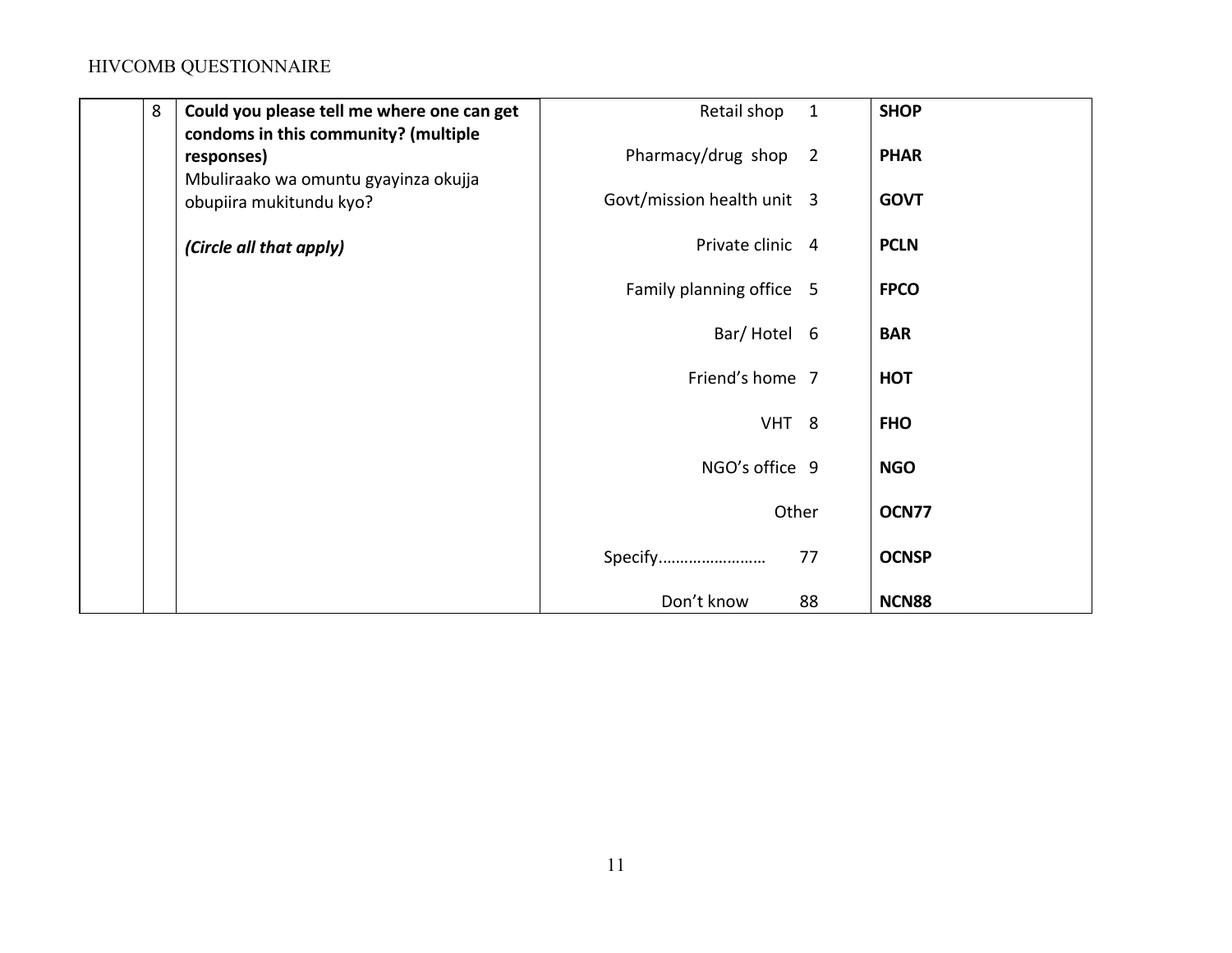| <b>SECTION F: HIV TESTING AND UPTAKE OF SERVICES</b> |                |                                      |                                                         |                |               |
|------------------------------------------------------|----------------|--------------------------------------|---------------------------------------------------------|----------------|---------------|
| For all participants                                 |                |                                      |                                                         |                |               |
| <b>Screen</b>                                        |                | Question                             | Response                                                |                | Variable code |
| <b>F: HIV TESTING</b>                                |                |                                      |                                                         |                |               |
| F001                                                 | $\mathbf{1}$   | Wali wekebezzaako akawuka ka         | <b>Yes</b>                                              |                | <b>HIVT</b>   |
|                                                      |                | mukenenya?                           | <b>No</b>                                               | $\overline{2}$ |               |
|                                                      |                | Have you ever taken an HIV test?     | Refused to answer<br>98<br><b>Public sector</b>         |                |               |
|                                                      |                | If 2 (Go to F001, Question 7)        |                                                         |                |               |
|                                                      | $\overline{2}$ | Oba yee, bakukebererawa?             |                                                         |                | <b>HIVTP</b>  |
|                                                      |                | If yes, where?                       | Government hospital                                     |                |               |
|                                                      |                | Probe to identify the type of source | <b>VCT</b> center<br>Family planning clinic<br>Outreach |                |               |
|                                                      |                |                                      |                                                         |                |               |
|                                                      |                | If other, please specify             |                                                         |                |               |
|                                                      |                |                                      | Community based VCT workers                             |                |               |
|                                                      |                |                                      |                                                         |                |               |
|                                                      |                |                                      | <b>Private/NGO medical sector</b>                       |                |               |
|                                                      |                |                                      | Private hospital/clinic                                 | 6              |               |
|                                                      |                |                                      | Stand-alone VCT center                                  |                |               |
|                                                      |                |                                      | Pharmacy/drug shop                                      | 8              |               |
|                                                      |                |                                      | Private doctor/nurse/midwife                            | 9              |               |
|                                                      |                |                                      | <b>NGO</b>                                              | 10             |               |
|                                                      |                |                                      | Other                                                   | 7              |               |
|                                                      |                |                                      |                                                         |                | HIVTP77       |
|                                                      | 3              | Ddi lwewasemba okwekebeza?           | 3 Months ago<br>$\mathbf{1}$                            |                | <b>HIVW</b>   |
|                                                      |                | When was the last time you took an   | 6 months ago<br>2                                       |                |               |
|                                                      |                | HIV test?                            | 1 year ago<br>3                                         |                |               |
|                                                      |                | (If longer than 1 year ago go to     | More than 1 year ago 4                                  |                |               |
|                                                      |                | question 3)                          |                                                         |                |               |
|                                                      |                |                                      |                                                         |                |               |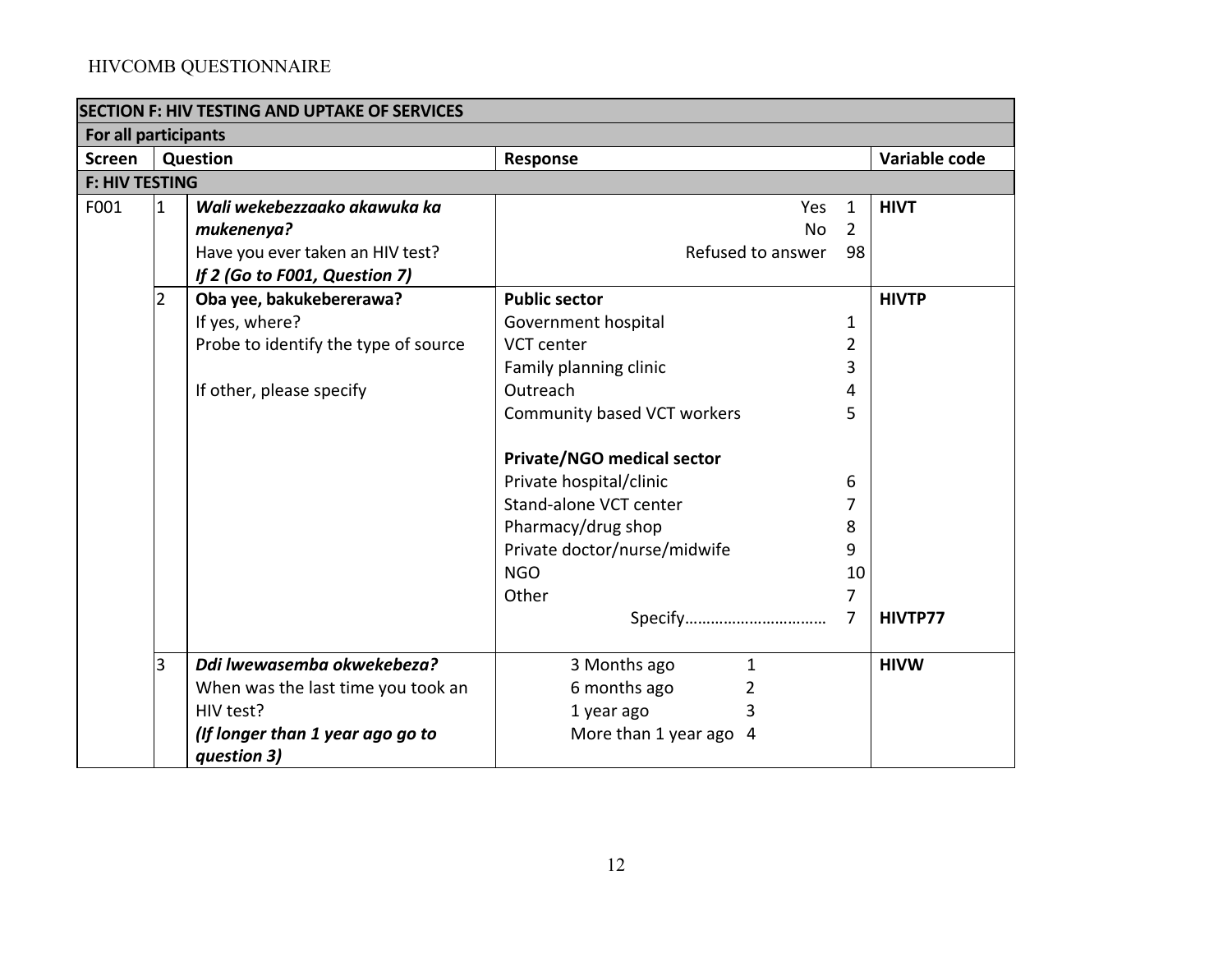| 4 | Okuva ku mulundi ogwasembayo,<br>Lwaki toddangamu kwekebeza?            | I don't want to know my HIV results      | 11             | <b>HIVTA1</b>  |
|---|-------------------------------------------------------------------------|------------------------------------------|----------------|----------------|
|   | Why haven't you tested for HIV again<br>since the last time you tested? | I fear being tested for HIV              |                | <b>HIVTA2</b>  |
|   | Circle all that apply                                                   | I am not at risk                         | 31             | HIVTA3         |
|   |                                                                         | Counselling offices are too far          |                | 4 HIVTA4       |
|   |                                                                         | There is no need                         | 51             | <b>HIVTA5</b>  |
|   |                                                                         | I'm not interested                       | 6              | HIVTA6         |
|   |                                                                         | I've never thought about it              |                | <b>HIVTA7</b>  |
|   |                                                                         | I am HIV positive                        | 8              | <b>HIVTA8</b>  |
|   |                                                                         | Other                                    | 9              | HIVTA77        |
|   |                                                                         | Specify                                  |                | <b>HIVTASP</b> |
| 5 | Wafuna ebyava mukukeberebwa?                                            | Yes                                      |                | <b>HIVRST</b>  |
|   | Did you get the result of the test?                                     | No                                       | $\overline{2}$ |                |
| 6 | Oba nedda lwaki tewabifuna?                                             | I changed my mind                        |                | <b>HIVRN</b>   |
|   | If not, why?                                                            | Results did not come back                |                |                |
|   |                                                                         | I already knew my HIV results            |                |                |
|   |                                                                         | Counseling offices were too far          |                |                |
|   |                                                                         | Results took too long, became irrelevant |                |                |
|   |                                                                         | Other                                    |                | <b>HIVNSP</b>  |
|   |                                                                         |                                          |                |                |
|   |                                                                         |                                          |                |                |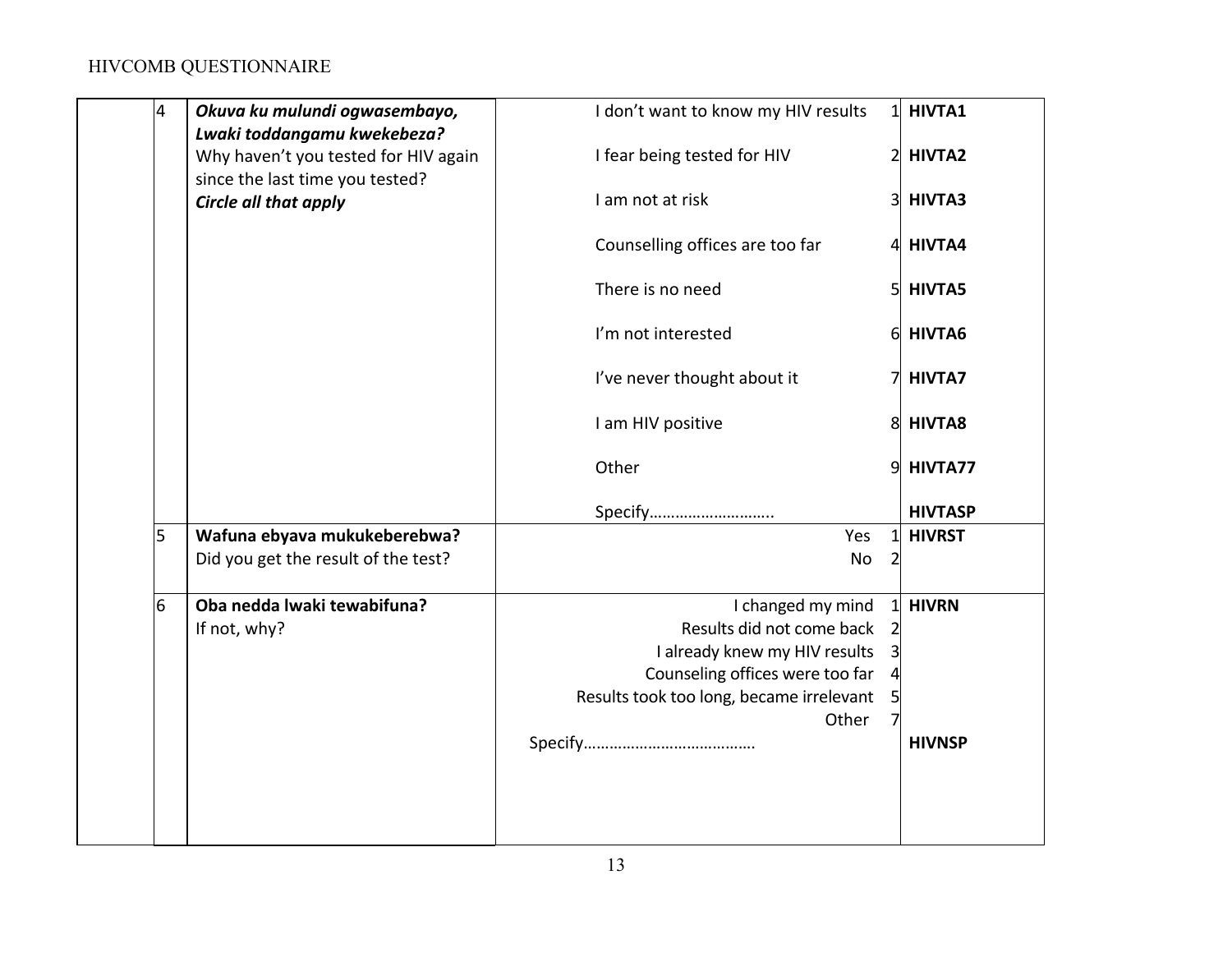|        | $\overline{7}$ | Oba nedda, lwaki tewekebezangako?<br>If not, why?                                       |                    |                                     |                | HIVNY1         |                |  |
|--------|----------------|-----------------------------------------------------------------------------------------|--------------------|-------------------------------------|----------------|----------------|----------------|--|
|        |                |                                                                                         |                    | I don't want to know my HIV results | 1              | HIVNY2         |                |  |
|        |                | (Circle all that apply)                                                                 |                    | I fear being tested for HIV         | $\overline{2}$ | <b>HIVNY3</b>  |                |  |
|        |                |                                                                                         |                    | I am not at risk                    | 3              | HIVNY4         |                |  |
|        |                |                                                                                         |                    | Counselling offices are too far     | 4              | <b>HIVNY5</b>  |                |  |
|        |                |                                                                                         |                    | There is no need                    | 5              | HIVNY6         |                |  |
|        |                |                                                                                         | I'm not interested |                                     | 6              | <b>HIVNY7</b>  |                |  |
|        |                |                                                                                         |                    | I've never thought about it         | 7              |                | HIVNY77        |  |
|        |                |                                                                                         |                    | Other                               | 77             | <b>HIVNYSP</b> |                |  |
|        |                |                                                                                         |                    | Specify                             |                |                |                |  |
| Screen |                | Question                                                                                |                    | Response                            |                |                | Variable code  |  |
|        |                | <b>G: HIV PREVENTION</b>                                                                |                    |                                     |                |                |                |  |
| G001   | $\mathbf{1}$   | Olina enkola yonna gy'omanyi eziyiza okufuna                                            |                    |                                     | Yes            | $\mathbf{1}$   | <b>PRHIV</b>   |  |
|        |                | oba okusaasanya obulwadde bwa mukenenya?<br>Do you know any HIV prevention methods?     |                    |                                     | <b>No</b>      | $\overline{2}$ |                |  |
|        | $\overline{2}$ | Olina enkola yonna gy'okozesa eziyiza okufuna                                           |                    |                                     | Yes            | $\mathbf{1}$   | <b>PRACHIV</b> |  |
|        |                | oba okusaasanya obulwadde bwa mukenenya?<br>Do you practice any HIV prevention methods? |                    |                                     | <b>No</b>      | $\overline{2}$ |                |  |
|        |                | If No, (Go to G002, Question, 1)                                                        |                    | Refused to answer                   |                | 98             |                |  |
|        | 3              | Oba yee, okozesa nkola ki?<br>If yes, which prevention practices have you               |                    |                                     | Abstinence     | $\overline{1}$ | NPHIV1         |  |
|        |                | currently chosen?                                                                       |                    | Being faithful to my partner 2      |                |                | <b>NPHIV2</b>  |  |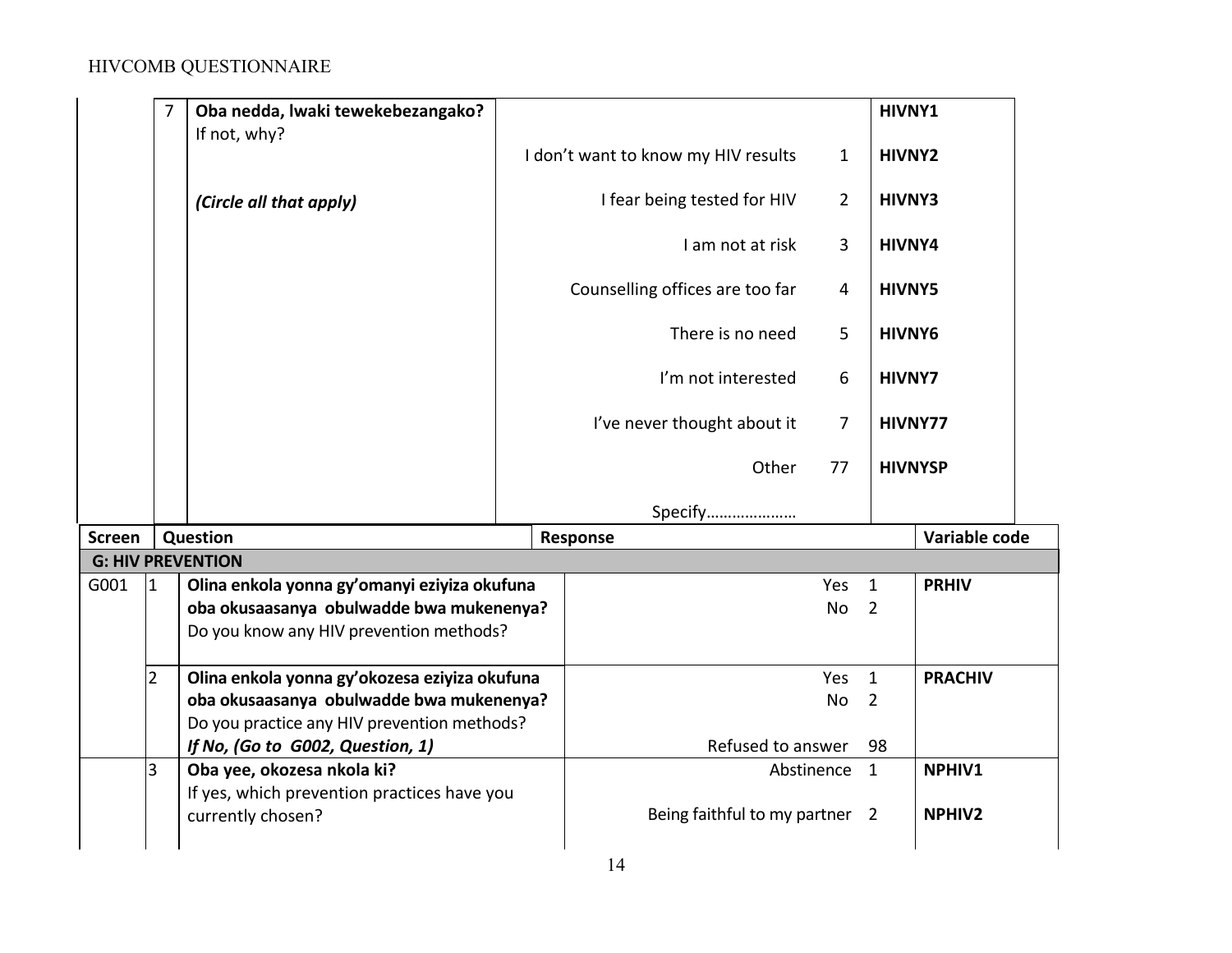|      |              | (Circle all that apply)                                                          | Condom use 3                         |                | <b>NPHIV3</b>   |
|------|--------------|----------------------------------------------------------------------------------|--------------------------------------|----------------|-----------------|
|      |              |                                                                                  | Male circumcision 4                  |                | <b>NPHIV4</b>   |
|      |              |                                                                                  | Other                                | 77             | NPHIV77         |
|      |              | If other, please specify                                                         |                                      |                |                 |
|      |              |                                                                                  |                                      |                | <b>NPHIVSP1</b> |
|      |              |                                                                                  |                                      |                | <b>NPHIVSP2</b> |
|      |              |                                                                                  |                                      |                | <b>NPHIVSP3</b> |
|      |              |                                                                                  |                                      |                | <b>NPHIVSP4</b> |
| G002 | $\mathbf{1}$ | Oba nedda, lwaki tokozesa nkola yonna<br>eziyiza'kufuna obulwadde bwa mukenenya? | I don't believe any of those methods | $\mathbf{1}$   | HIVPY1          |
|      |              | If no, why?                                                                      | I don't like condoms                 | $\overline{2}$ | <b>HIVPY2</b>   |
|      |              | (Circle all that apply)                                                          | My partner does not like condoms     | $\overline{3}$ | <b>HIVPY3</b>   |
|      |              |                                                                                  | I cannot stay with one partner only  | $\overline{4}$ | HIVPY4          |
|      |              |                                                                                  | I cannot abstain                     | 5              | <b>HIVPY5</b>   |
|      |              |                                                                                  | Other                                | 77             | HIVPY77         |
|      |              |                                                                                  | Specify                              |                | <b>HIVPYSP</b>  |
|      |              |                                                                                  |                                      |                |                 |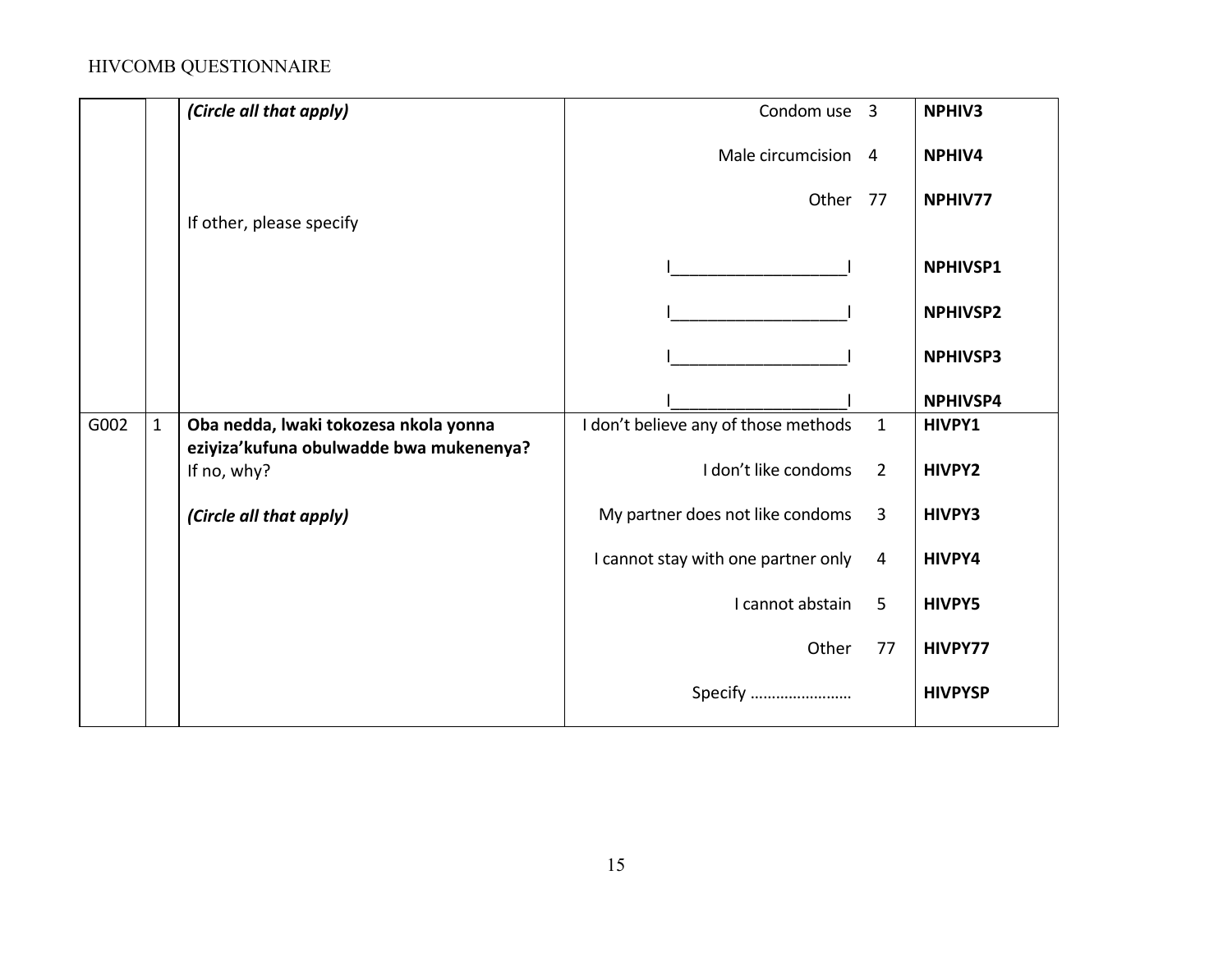|              | SECTION H: PREGNANCY and CHILD BIRTH- FEMALES AGED 18-55 ONLY<br>For MALES go to section I. For females aged 55+ year, go to section J |                                                     |                              |               |  |  |
|--------------|----------------------------------------------------------------------------------------------------------------------------------------|-----------------------------------------------------|------------------------------|---------------|--|--|
| <b>Scree</b> |                                                                                                                                        | Question                                            | Response                     | Code          |  |  |
|              |                                                                                                                                        |                                                     |                              |               |  |  |
| $H001$ 1     |                                                                                                                                        | Wali ofunyeko olubuto?                              | Yes <sub>1</sub>             | <b>BINPRE</b> |  |  |
|              |                                                                                                                                        | Have you ever been pregnant?                        | <b>No</b><br>$\overline{2}$  |               |  |  |
|              |                                                                                                                                        | If No(Go to H002, question 1)                       |                              |               |  |  |
|              |                                                                                                                                        |                                                     |                              |               |  |  |
|              | $\overline{2}$                                                                                                                         | Walina emyaka emeka lwe wasokera ddala              | (list individual years)<br>( | <b>AGEPRG</b> |  |  |
|              |                                                                                                                                        | okufuna olubuto?                                    | Cannot remember<br>88        |               |  |  |
|              |                                                                                                                                        | How old were you when you first got pregnant?       | Refused to answer<br>99      |               |  |  |
|              |                                                                                                                                        |                                                     |                              |               |  |  |
|              | 3                                                                                                                                      | Mu myaka etaano egiyise, mirundi emeka gyewali      | 99<br>None                   | <b>NPREGT</b> |  |  |
|              |                                                                                                                                        | obaddeko olubuto?                                   | Once<br>-1                   |               |  |  |
|              |                                                                                                                                        | How many times in the last five years have you been | Twice<br>2                   |               |  |  |
|              |                                                                                                                                        | pregnant?                                           | Three times<br>3             |               |  |  |
|              |                                                                                                                                        |                                                     | Four times<br>4              |               |  |  |
|              |                                                                                                                                        | If None, (Go to H002, Question 1)                   | Five times<br>.5             |               |  |  |
|              |                                                                                                                                        |                                                     | Don't know<br>88             |               |  |  |
|              |                                                                                                                                        |                                                     |                              |               |  |  |
|              | 4                                                                                                                                      | Kakati ngenda kukubuza ebikwata kulubuto lwo        | Yes<br>1                     | <b>ANCP</b>   |  |  |
|              |                                                                                                                                        | olusembyeyo.                                        | <b>No</b><br>2               |               |  |  |
|              |                                                                                                                                        | Now I would like to ask some questions about your   | Don't know<br>88             |               |  |  |
|              |                                                                                                                                        | most recent birth                                   |                              |               |  |  |
|              |                                                                                                                                        | kumbuto ezisembyeyo wagenda awajanjabirwa           |                              |               |  |  |
|              |                                                                                                                                        | okunywa edaggala?                                   |                              |               |  |  |
|              |                                                                                                                                        | Now I would like to ask some questions about your   |                              |               |  |  |
|              |                                                                                                                                        | most recent birth.                                  |                              |               |  |  |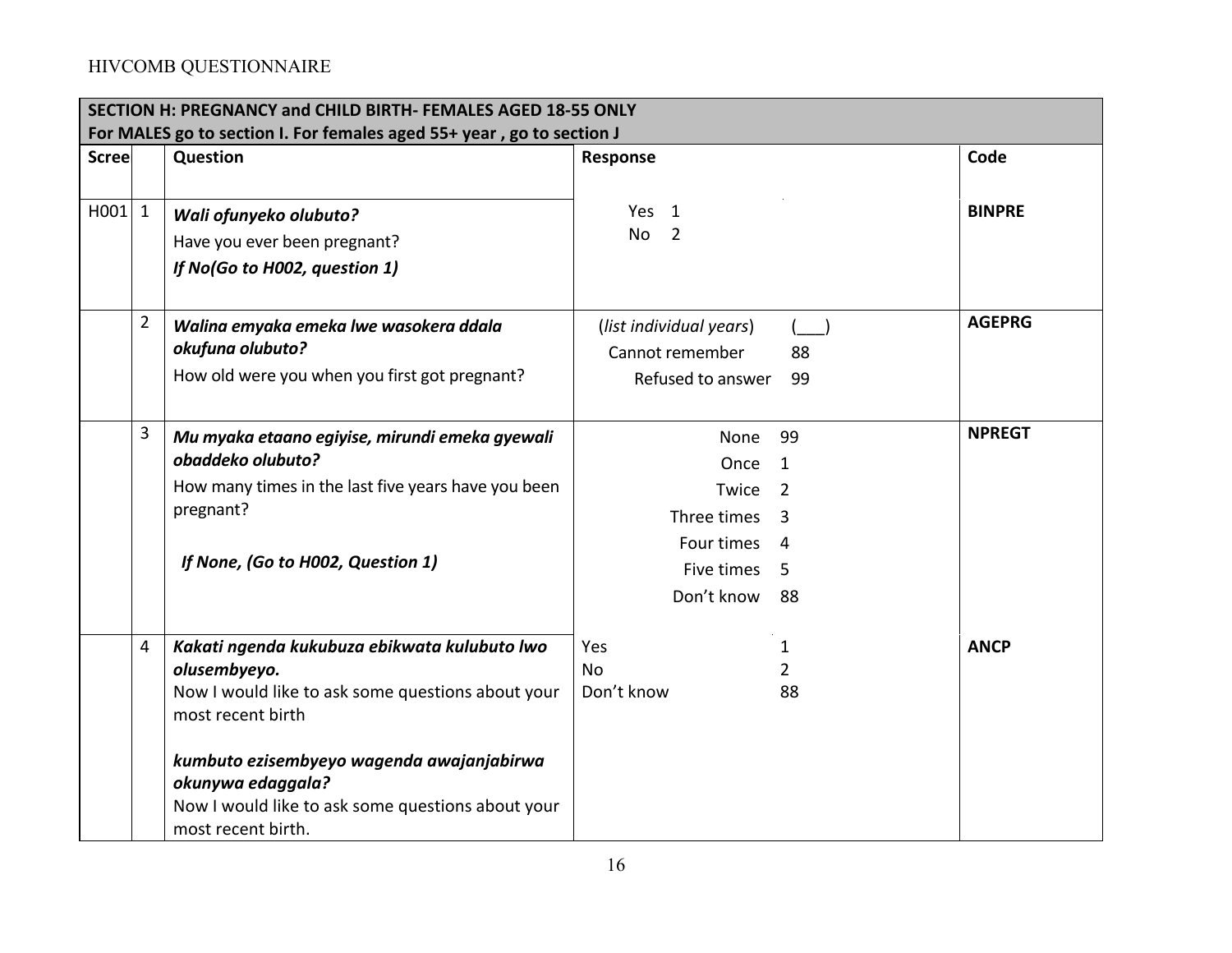|      |                | Did you receive antenatal care for the pregnancy?<br>If 2 ->(go to F001 Question 6) |                                             |                |                |
|------|----------------|-------------------------------------------------------------------------------------|---------------------------------------------|----------------|----------------|
|      | 5              |                                                                                     | Yes                                         |                |                |
|      |                | Bakukebera akawuka akaleeta siriimu ngekimu ku<br>kitundu ky'obujanjabi bw'olubuto? | $\mathbf{1}$<br><b>No</b><br>$\overline{2}$ |                | <b>HIVRSLT</b> |
|      |                | Were you tested for the AIDS virus as part of your                                  | Don't know<br>88                            |                |                |
|      |                | antenatal care?                                                                     |                                             |                |                |
|      | 6              | Bwoba tewagenda, nsonga ki eyakugaana                                               | Clinic too far for ANC                      | 1              | <b>ANCPN</b>   |
|      |                | okufuna obujanjabi?                                                                 | Had no money                                | $\overline{2}$ |                |
|      |                | If No, what were the main reasons for not seeking                                   | Had no time                                 | 3              |                |
|      |                | ANC care?                                                                           | Not aware had to attend                     | 4              |                |
|      |                |                                                                                     | Did not want to attend.                     | 5              |                |
|      |                |                                                                                     | Other                                       | 77             |                |
|      |                |                                                                                     | Specify                                     |                | ANCPN77        |
|      |                |                                                                                     | Don't know                                  | 88             |                |
|      |                |                                                                                     |                                             |                |                |
| H002 | $\mathbf{1}$   | Okimanyi nti kisoboka okuziyiza omwana                                              | Yes                                         | $\mathbf{1}$   | <b>MTCTP</b>   |
|      |                | okufuna akawuka ng' akajja ku maama                                                 | <b>No</b>                                   | $\overline{2}$ |                |
|      |                | Are you aware that MTCT can be prevented?                                           | Don't know                                  | 88             |                |
|      |                |                                                                                     |                                             |                |                |
|      |                | If No or don't know skip to H003 question 1.                                        |                                             |                |                |
|      | $\overline{2}$ | Oba yee, kisoboka kuziyizibwa kitya?                                                | <b>Family Planning</b>                      | $\mathbf{1}$   | <b>MTCPW</b>   |
|      |                | If yes, how can it be prevented? (choose all that the                               | <b>HCT</b>                                  | $\overline{2}$ |                |
|      |                | participant mentions)                                                               | ART during pregnancy and breastfeeding      | 3              |                |
|      |                |                                                                                     | Delivering from a health facility           | 4              |                |
|      |                |                                                                                     | Modified infant feeding                     | 5              |                |
|      |                |                                                                                     | Early infant diagnosis of HIV               | 6              |                |
|      |                |                                                                                     | Other                                       | 77             |                |
|      |                |                                                                                     | Specify                                     |                |                |
|      |                |                                                                                     | Don't know                                  | 88             |                |
|      |                |                                                                                     |                                             |                |                |
|      |                |                                                                                     |                                             |                |                |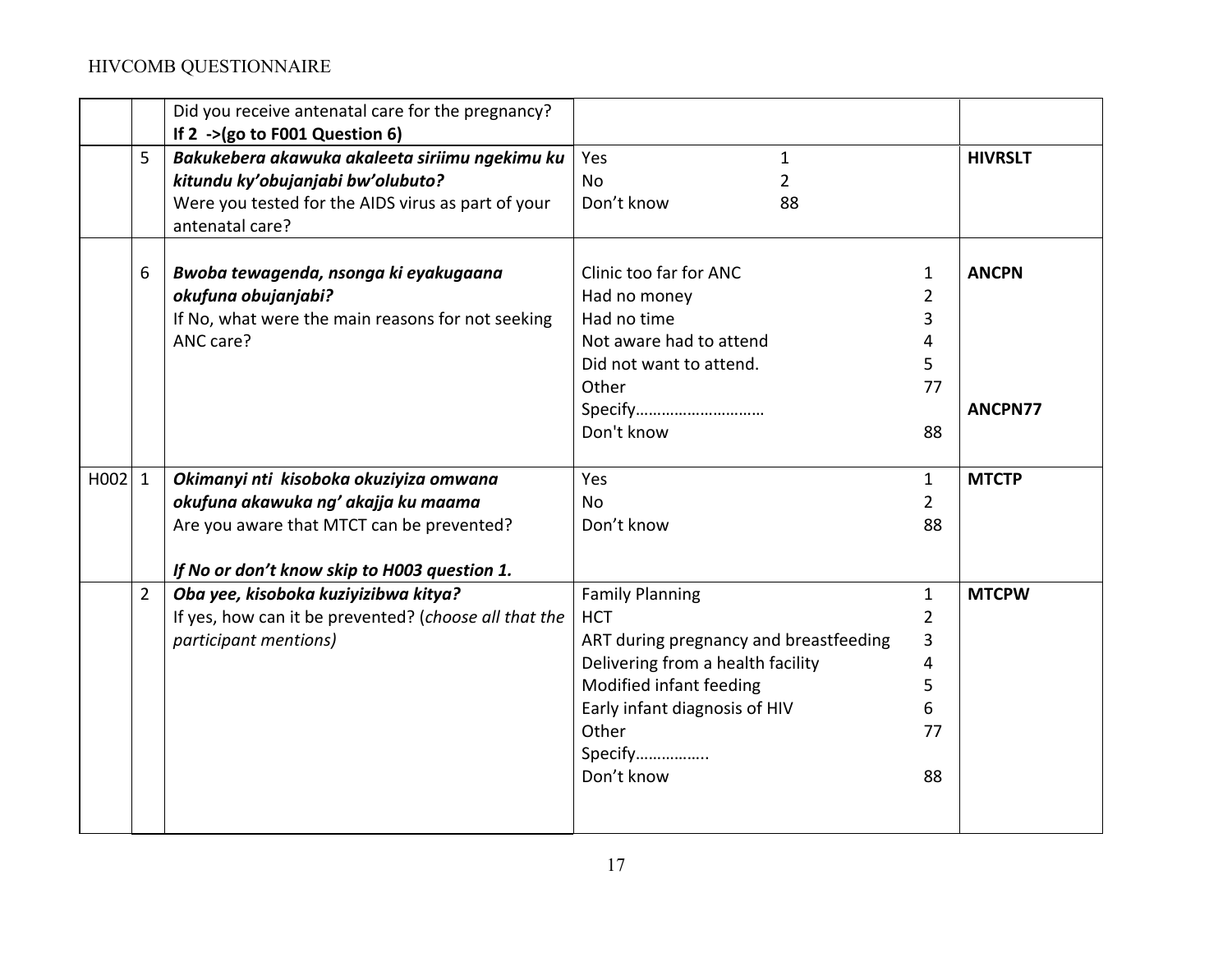| H003 | Omanyi wa mukitundu kino woyinza okugya    | Yes        |    | <b>MTCTW</b> |
|------|--------------------------------------------|------------|----|--------------|
|      | enkola eyamba ku kuziyiza omwana okufuna   | No         |    |              |
|      | akawuka nga akagya ku maama we?            | Don't know | 88 |              |
|      | Do you know where to get PMTCT services?   |            |    |              |
|      | (probe for places where PMTCT services are |            |    |              |
|      | offered)                                   |            |    |              |
|      |                                            |            |    |              |

|      | Section I: CIRCUMCISION (FOR MALES ONLY) |                                    |                                     |                          |                  |  |
|------|------------------------------------------|------------------------------------|-------------------------------------|--------------------------|------------------|--|
|      |                                          | Screen Que Response                | Variable code                       |                          |                  |  |
| 1001 | $\overline{1}$                           | Oli mutayirire?                    | Yes 1                               |                          | <b>CIRCUM</b>    |  |
|      |                                          | Are you circumcised?               | No                                  | $\overline{\phantom{0}}$ |                  |  |
|      |                                          | If yes (Go to Section j)           |                                     |                          |                  |  |
|      | 2                                        | If No, Why aren't you circumcised? | I fear being circumcised 1          |                          | <b>WHYNCIR1</b>  |  |
|      |                                          |                                    |                                     |                          |                  |  |
|      |                                          | Lwaki toli mutayirire?             | I am not at risk of HIV 2           |                          | <b>WHYNCIR2</b>  |  |
|      |                                          | (Circle all that apply)            |                                     |                          |                  |  |
|      |                                          |                                    | Circumcision services are too far 3 |                          | <b>WHYNCIR3</b>  |  |
|      |                                          |                                    | There is no need 4                  |                          |                  |  |
|      |                                          |                                    |                                     |                          | <b>WHYNCIR4</b>  |  |
|      |                                          |                                    | I'm not interested 5                |                          | <b>WHYNCIR5</b>  |  |
|      |                                          |                                    |                                     |                          |                  |  |
|      |                                          |                                    | I've never thought about it 6       |                          | <b>WHYNCIR6</b>  |  |
|      |                                          |                                    |                                     |                          |                  |  |
|      |                                          |                                    | Religious reasons 7                 |                          | <b>WHYNCIR7</b>  |  |
|      |                                          |                                    |                                     |                          |                  |  |
|      |                                          |                                    | Other 77                            |                          | <b>WHYNCIR77</b> |  |
|      |                                          |                                    |                                     |                          |                  |  |
|      |                                          |                                    | Specify                             |                          | <b>WHYNCIRSP</b> |  |
|      |                                          |                                    |                                     |                          |                  |  |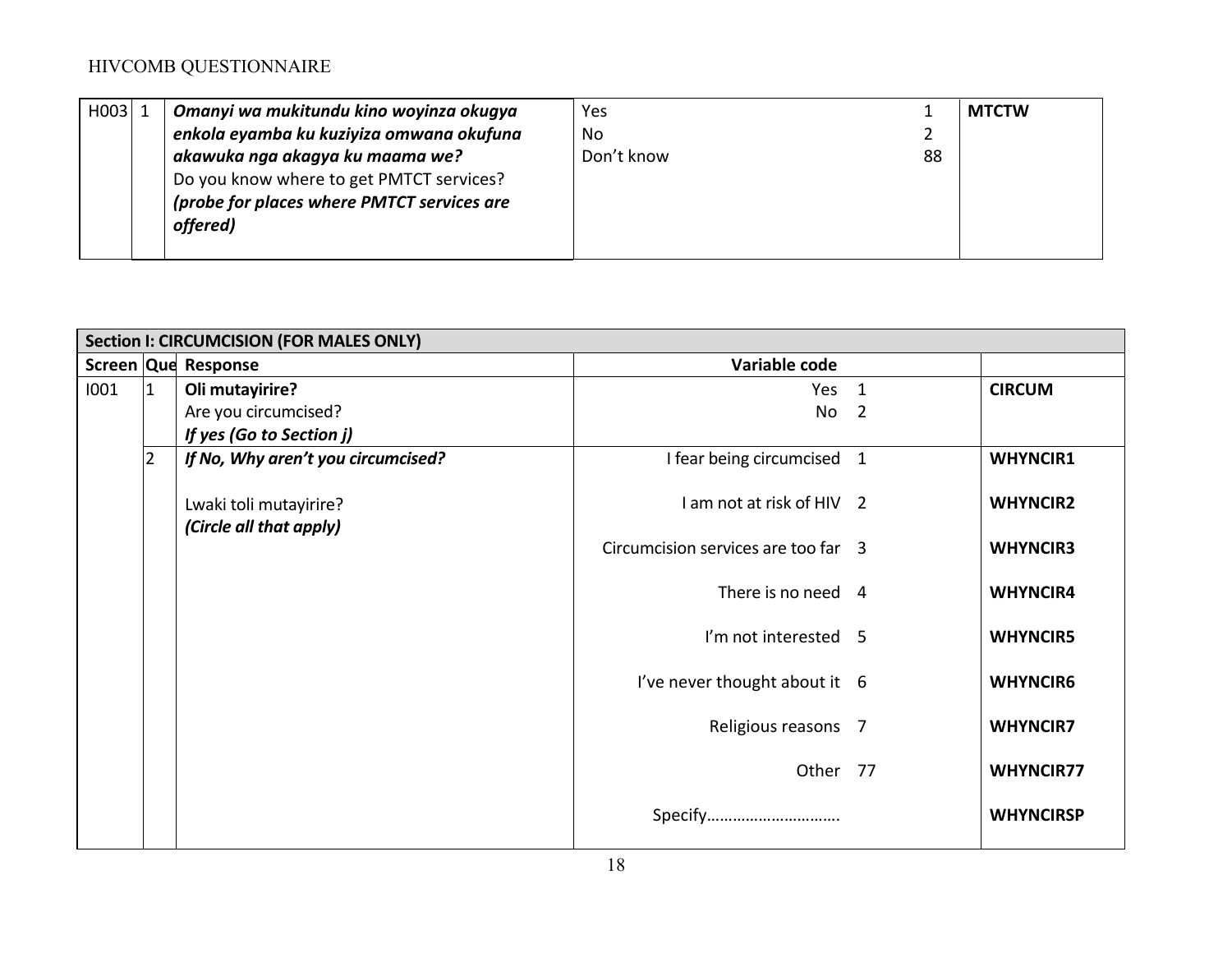|      |                           |                                                                              |          | I don't know                | 88              | WHYNCIR88       |
|------|---------------------------|------------------------------------------------------------------------------|----------|-----------------------------|-----------------|-----------------|
|      | 3                         | Osuubira okutayirirwa?                                                       |          | Yes                         | 1               | <b>CNCIRCUM</b> |
|      |                           | Do you intend to get circumcised?                                            |          | No                          | 2               |                 |
|      |                           | If $2$ OR 3, $\rightarrow$ (Go to section J)                                 |          | Not sure 3                  |                 |                 |
|      |                           |                                                                              |          |                             |                 |                 |
| 1002 | 1                         | Oba nga osuubira, waliwo gyewali osindikid                                   |          | Yes <sub>1</sub>            |                 | <b>CIRCUMR</b>  |
|      |                           | dwa gyebatayiririra?                                                         |          | No <sub>2</sub>             |                 |                 |
|      |                           |                                                                              |          |                             |                 |                 |
|      |                           | <b>Interviewer:</b> If yes, has referral been                                |          |                             |                 |                 |
|      |                           | provided to a centre providing safe male medical                             |          |                             |                 |                 |
|      |                           | circumcision?                                                                |          |                             |                 |                 |
|      |                           | SECTION J: BLOOD SAMPLE- instructions for the interviewer                    |          |                             |                 |                 |
|      | Screen<br><b>Question</b> |                                                                              | Response |                             | Variable code   |                 |
| J001 | $\mathbf{1}$              | Was consent obtained for taking blood for screening for HIV?                 |          | Yes 1                       | <b>CONSBLD</b>  |                 |
|      |                           |                                                                              |          | No 2                        |                 |                 |
|      |                           |                                                                              |          |                             |                 |                 |
|      | $\overline{2}$            | If yes, circle the HIV rapid test on the laboratory request form             |          | Yes 1                       | <b>HIVRAPID</b> |                 |
|      |                           | Has HIV rapid test been circled on the laboratory request form?              |          | <b>No</b><br>$\overline{2}$ |                 |                 |
|      |                           |                                                                              |          |                             |                 |                 |
| J002 | $\mathbf{1}$              | Was consent obtained for taking blood for storage and future use?            |          | Yes <sub>1</sub>            | <b>CONSBLDG</b> |                 |
|      |                           |                                                                              |          | No<br>$\overline{2}$        |                 |                 |
|      |                           |                                                                              |          |                             |                 |                 |
|      | $\overline{2}$            | Has blood storage been Circled laboratory request form?                      |          | Yes 1                       |                 |                 |
|      |                           | <b>Interviewer:</b> If yes, Circle 'plasma or serum reserved for storage' on |          | No <sub>2</sub>             | <b>STORAGE</b>  |                 |
|      |                           | the laboratory request form                                                  |          |                             |                 |                 |
|      |                           |                                                                              |          |                             |                 |                 |
|      |                           |                                                                              |          |                             |                 |                 |